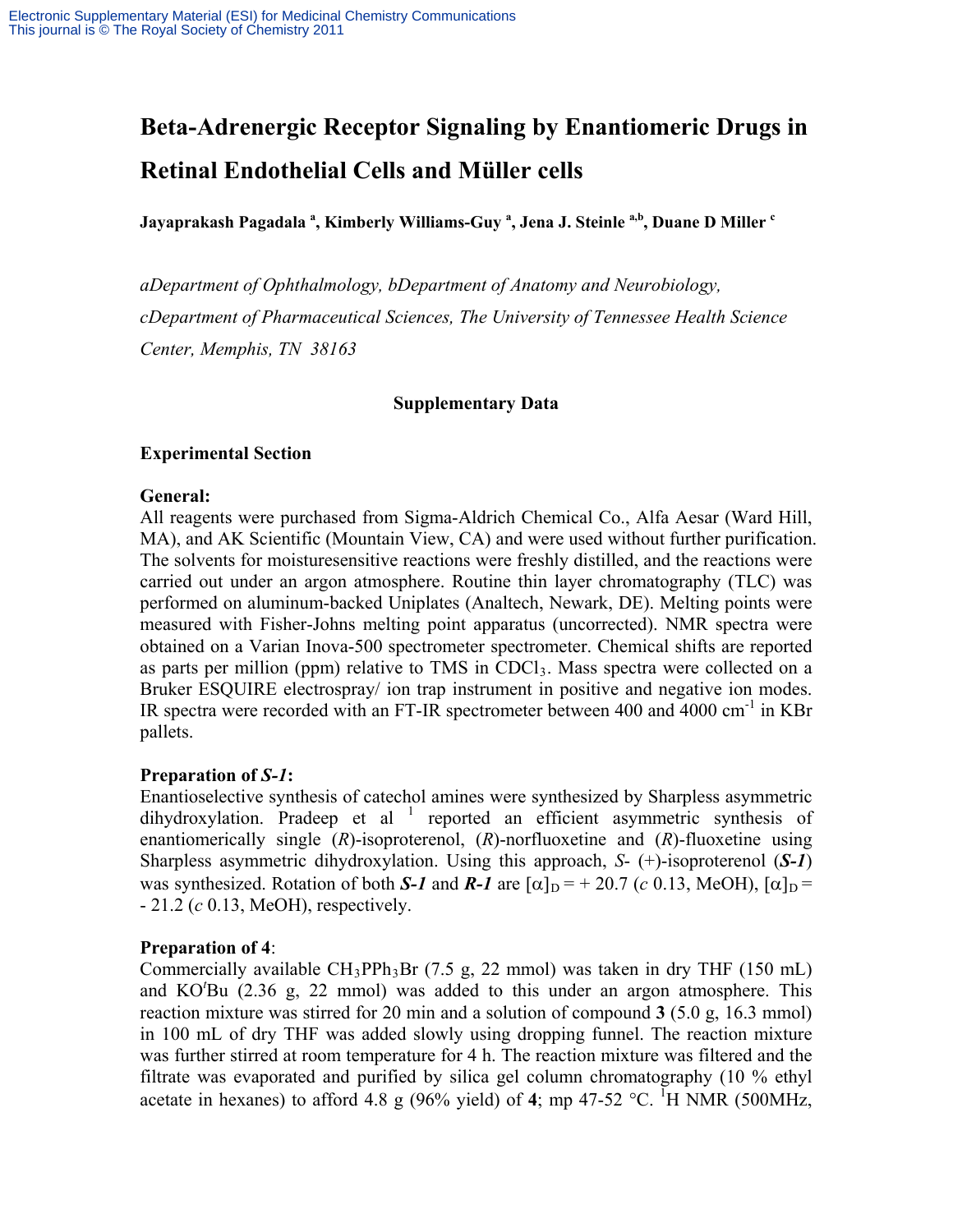CDCl3): δ 7.47-7.28 (m, 10H), 7.043 (s, 1H), 6.93-6.87 (m, 2H), 6.59 (dd, *J*=11.0 Hz, *J*=17.0 Hz 1H), 5.55 (d, *J*=17.5 Hz, 1H), 5.17-5.16 (m, 4H), 5.118 (d, *J*=10.7 Hz, 1H).  $v_{\text{max}}$  (KBr)/cm<sup>-1</sup>: 3033, 1579, 1509, 1130, 1003. MS (ESI): calculated for C<sub>22</sub>H<sub>20</sub>O<sub>2</sub>, 316.39; found, 339.30  $([M + Na]^+)$ .

## **Preparation of 5**:

To a mixture of  $K_3Fe(CN)_6$  (30.07 g, 91.33 mmol) and  $K_2CO_3$  (12.62 g, 91.33 mmol) and  $(DHQD)_2$ PHAL  $(0.24 \text{ mg}, 0.304 \text{ mmol})$  in t-BuOH–H<sub>2</sub>O  $(1:1, 152 \text{ mL})$  cooled to 0 °C was added osmium tetroxide (1.3 mL, 0.1 M solution in water). After stirring for 5min at 0 °C, olefin **4** (5.0 g, 30.45 mmol) in acetone was added in one portion. The reaction mixture was stirred at 0  $\degree$ C for 48h and then quenched with solid sodium sulfite (7 g). The stirring was continued for an additional 45 min and then solution was extracted with ethyl acetate (2x50 mL). The combined organic phases were dried  $(Na<sub>2</sub>SO<sub>4</sub>)$  and concentrated. Silica gel column chromatography of the crude product using petroleum ether–EtOAc (40:60) as eluent gave **5** (5.85g, 90%) as a white solid; mp 57-61  $^{\circ}$ C. <sup>1</sup>H NMR (500MHz, CDCl<sub>3</sub>): δ 7.45-7.28 (m, 10H), 6.98 (s, 1H), 6.97-6.85 (m, 2H), 5.16-5.15 (m, 4H), 4.70 (m, 1H), 3.69-3.57 (m, 2H), 2.42 (s, 1H, OH), 1.97 (s, 1H, OH).  $v_{\text{max}}$  $(KBr)/cm^{-1}$ : 3306, 3034, 1514, 1251, 1135, 1003. MS (ESI): calculated for C<sub>22</sub>H<sub>22</sub>O<sub>4</sub>,  $350.41$ ; found,  $373.20$  ([M + Na]<sup>+</sup>).

## **Preparation of 6**:

To a solution of diol **5** (2.9 g, 14.63 mmol), in dry dichloromethane (30 mL) was added dibutyltin oxide (8.0 mg, 0.2mol% of diol) followed by the addition of *p*-toluensulfonyl chloride (3.03 g, 15.93 mmol) and triethylamine (2.2 mL, 15.70mmol) and the reaction was stirred at room temperature under Ar. The reaction was monitored by TLC. After completion of reaction (45 min), the solution was quenched by adding water. The solution was extracted with dichloromethane (2x25 mL) and then combined organic phases were washed with water, dried  $(Na<sub>2</sub>SO<sub>4</sub>)$  and concentrated. Silica gel column chromatography of crude product using petroleum ether-EtOAc (70:30) as eluent afforded monotosyl compound  $6$  (4.88 g, 95%) as a viscous liquid. <sup>1</sup>H NMR (500MHz, CDCl3): δ 7.75 (m, 2H), 7.43-7.31 (m, 12H), 6.92 (s, 1H), 6.88-6.79 (m, 2H), 5.14 (s, 2H), 5.11(s, 2H), 4.87 (m, 1H), 4.13-3.96 (m, 2H), 2.44 (s, 3H). ν<sub>max</sub> (KBr)/cm<sup>-1</sup>: 3306, 3034, 1514, 1251, 1135, 1003. MS (ESI): calculated for  $C_{29}H_{28}O_6S$ , 504.60; found, 527.1  $([M + Na]^{+})$ .

### **Preparation of 10**:

To a solution of monotosyl compound **6** (3.5 g, 6.9 mmol) in dry DMF (30 mL) was added  $\text{NaN}_3$  (4.5 g, 60.9 mmol) and the reaction was refluxed under argon. The reaction was monitored by TLC. After completion of reaction, water was added to the reaction mixture and extracted with Ethyl acetate  $(2x25 \text{ mL})$ . Combined organic phases were dried  $(Na<sub>2</sub>SO<sub>4</sub>)$  and concentrated. Silica gel column chromatography of crude product using petroleum ether-EtOAc  $(75:25)$  as eluent afforded azide  $(2.2 \text{ g}, 85%)$  as a viscous liquid. 1 H NMR (500MHz, CDCl3): δ 7.45-7.28 (m, 10H), 6.97 (s, 1H), 6.90 (d, *J*=8.3 Hz, 1H), 6.85-6.83 (m, 1H), 5.15-5.13 (m, 4H), 4.75-4.73 (m, 1H), 3.44-3.31 (m, 2H), 2.31 (s, 1H, OH). v<sub>max</sub> /cm<sup>-1</sup>: 3424, 3032, 2097, 1509, 1259, 1132, 1010, 733. MS (ESI): calculated for  $C_{22}H_{21}N_3O_3$ , 375.42; found, 398.1 ([M + Na]<sup>+</sup>).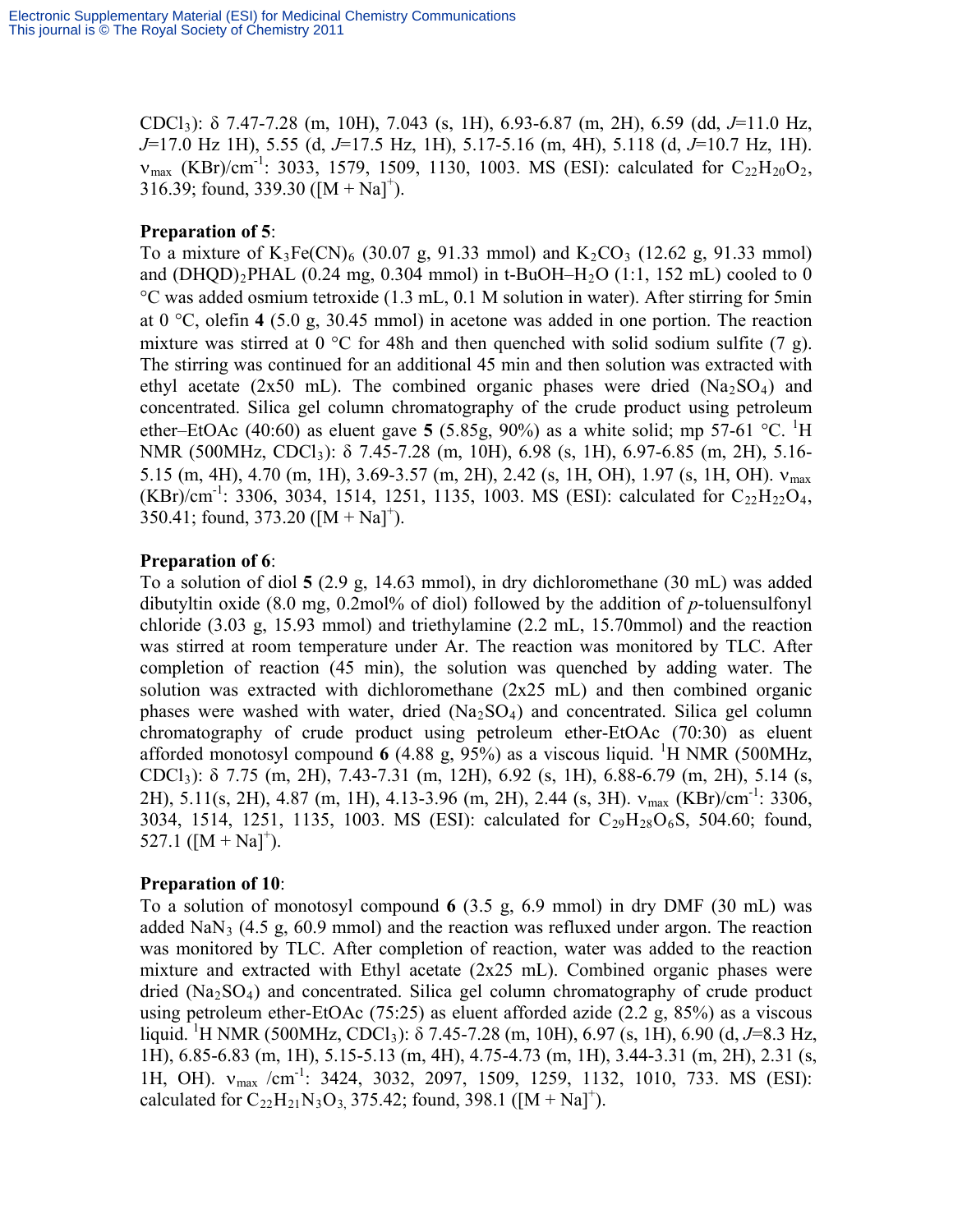Above azide (2.2 g, 5.9 mmol) dissolved in THF (20 mL) was added to Lithium Aluminum Hydride (0.9 g, 23.5 mmol) in THF at  $0^{\circ}$ C and the solution was refluxed for 3 hours. After completion of the reaction, filtered, dried over  $Na<sub>2</sub>SO<sub>4</sub>$  and concentrated yielded amine (1.54 g, 75%). Amine 7 (0.8 g, 2.3 mmol) in dry  $CH_2Cl_2$  was added morpholine-4-carbonyl chloride  $(0.27 \text{ml}, 2.3 \text{ mmol})$  and NEt<sub>3</sub>  $(0.96 \text{ ml}, 6.8 \text{ mmol})$  at 0 °C under Ar. The reaction was stirred at room temperature for 12h. After completion of reaction, water was added to the mixture extracted with  $CH_2Cl_2$  (1x50 mL) and then combined organic phases were dried  $(Na_2SO_4)$  and concentrated and then simultaneously debenzylated with catalytic amount of  $H_2$  / Pd(OH)<sub>2</sub> in EtOAC (20 ml). After completion of reaction, mixture was filtered through celite. Filtrate was concentrated and purified by silica gel column chromatography (6% MeOH in ethyl acetate) to afford of **10** as solid (0.42 g, 65%, overall yield); mp 96-100 °C;  $[\alpha]_D = -10.1$  (*c* 0.2, MeOH). <sup>1</sup>H NMR (500MHz, CDCl3): δ 7.12 (bs, 1H, OH), 7.10 (bs, 1H, OH), δ 6.82 (s, 1H), 6.87 (d, *J*=8.1 Hz, 1H), 6.77-6.75 (m, 1H), 6.26 (t, J = 5.1 Hz, 1H, NH), 4.79 (m, 1H), 3.9 (m, 1H), 3.69 (m, 4H), 3.61 (m, 1H), 3.30 (m, 4H). ν<sub>max</sub> /cm<sup>-1</sup>: 3319, 2856, 1593, 1517, 1258, 1233, 1136, 1018, 763. MS (ESI): calculated for  $C_{13}H_{18}N_2O_5$ , 282.29; found, 283.1 ([M + H]<sup>+</sup>).

#### **Synthesis of Compound 11**:

To a solution of monotosyl compound **6** (0.5 g, 0.9 mmol) and 3-amino propyl morpholine (1.5 ml, 9.9 mmol) was stirred for overnight at room temperature. After completion of reaction, 1M HCl (20 ml) was added to the mixture and extracted with ethyl acetate (2x100 mL) and then combined organic phases were dried ( $Na<sub>2</sub>SO<sub>4</sub>$ ) and concentrated afforded **8** (0.34 g, 72%). Compound **8** was further used for debenzylation with catalytic amount of  $H_2$  / Pd(OH)<sub>2</sub> in EtOAC (20 ml). After completion of reaction, the mixture was filtered through celite. The filtrate was concentrated and purified by silica gel column chromatography (10% MeOH in ethyl acetate) to afford **11** as solid (0.1 g, 44 %). The solid was dissolved in MeOH (1 ml), upon cooling 2M HCl in ether was added and stirred for 1h. Methanol was removed and appeared white solid; mp 170- 174 °C; [α]<sub>D</sub> = - 6.1 (*c* 0.1, MeOH). <sup>1</sup>H NMR (500MHz, d6-DMSO): δ 11.42 (bs, 1H, OH), 9.28 (bs, 1H, OH), 9.10 (bs, 2H, NH2), 8.80 (bs, 1H, OH), 6.89 (s, 1H), 6.85 (d, *J*=8.3 Hz, 1H), 6.80 (m, 1H), 4.80 (m, 1H), 3.95-3.88 (m, 4H), 3.18-2.91 (m, 10H), 2.18 (m, 2H).  $v_{\text{max}}$  /cm<sup>-1</sup>: 3344, 2963, 2920, 2856, 1600, 1528, 1421, 1260, 1068, 762. MS (ESI): calculated for  $C_{15}H_{24}N_2O_4$ , 296.36; found, 297.1 ([M + H]<sup>+</sup>).

### **Preparation of Compound 9**:

To a mixture of monotosyl compound **6** (1.0 g, 1.98 mmol) and ethelenediamine (0.2 ml, 2.18 mmol) was stirred for overnight at room temperature. After completion of reaction, water was added to the mixture and extracted with  $CH_2Cl_2$  (2x100 mL). Combined organic phases were dried  $(Na_2SO_4)$  and concentrated to afford an amine (0.39 g, 50%). An amine was dissolved in dry  $CH_2Cl_2$  was added morpholine-4-carbonyl chloride (0.46) ml, 3.96 mmol) and NEt<sub>3</sub> (0.83 ml, 5.9 mmol) at 0  $^{\circ}$ C under Ar. The reaction was stirred at room temperature for 12h. The reaction mixture was washed with water (100 mL), and brine (50 mL). The organic layer was dried  $(Na_2SO_4)$  and evaporated, and the residue was purified by column chromatography (silica gel, 70% ethyl acetate in petroleum ether) to afford 9 (0.41 g, 66%) as liquid. <sup>1</sup>H NMR (500MHz, CDCl<sub>3</sub>):  $\delta$  7.45-7.28 (m, 10H), 7.11 (s, 1H), 6.91 (d, *J*=8.6 Hz, 1H), 6.86 (m, 1H), 5.59 (t, *J* = 5.0 Hz, 1H, NH), 5.14 (m,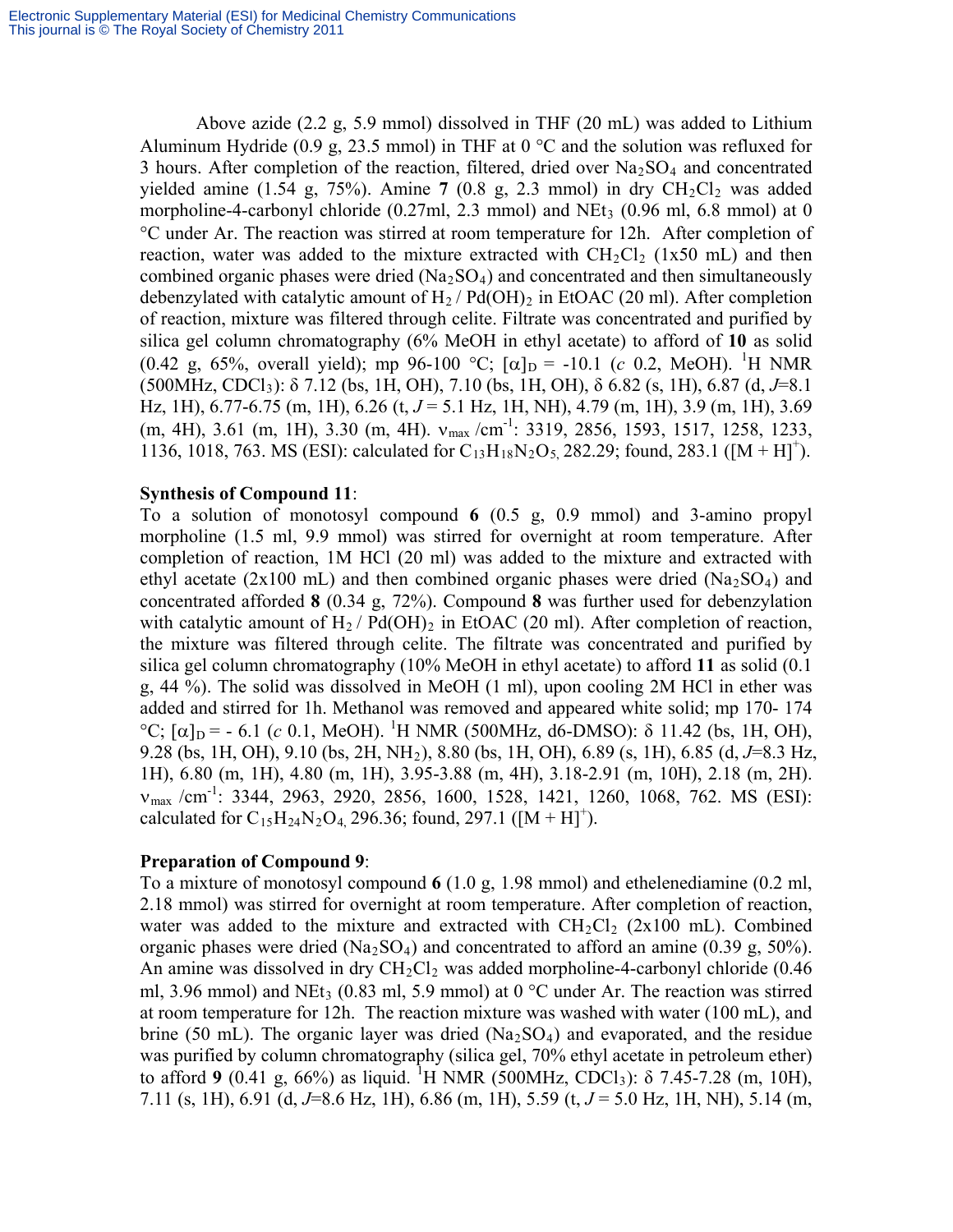4H), 4.89 (m, 1H), 3.70-3.67 (m, 9H), 3.50-3.40 (m, 13H). MS (ESI): calculated for  $C_{34}H_{42}N_{4}O_{7}$ , 618.72; found, 641.3 ([M + Na]<sup>+</sup>).

## **Preparation of Compound 12**:

Compound **9** (0.15 g, 0.24 mmol) was dissolved in (10ml) MeOH and added catalytic amount of  $Pd(OH)_2$  and stirred for under  $H_2$  atmosphere for 12h. After completion of reaction, the mixture was filtered through celite. Filtrate was concentrated and purified by silica gel column chromatography  $(2\% \text{ MeOH} \text{ in CHCl}_3)$  to afford 0.1 g of 12 as white solid (0.07 g, 70%); mp 70-74 °C;  $[\alpha]_D = -4.2$  (*c* 0.4, MeOH). <sup>1</sup>H NMR (500MHz, CDCl3): δ 7.62 (bs, 1H, OH), 7.5 (bs, 1H, OH), 6.78 (d, *J*=8.6 Hz, 1H), 6.70 (m, 1H), 6.51-6.47 (m, 1H), 6.25 (bs, 1H, NH), 3.67 (m, 8H), 3.40-3.39 (m, 10H), 3.20-3.18 ( m, 4H), 2.71 (m, 2H). ν<sub>max</sub> /cm<sup>-1</sup>: 3356, 3179, 2956, 2811, 2451, 1602, 1519, 1358, 1260, 1008, 758. MS (ESI): calculated for  $C_{20}H_{30}N_4O_7$ , 438.47; found, 439.2 ([M + Na]<sup>+</sup>).

## **Binding assay of Compound 12**

Retinal endothelial cells and retinal Müller cells were cultured on 10 cm-culture plates, washed twice with 10 ml ice-cold PBS, then scraped from the plates and pelleted by centrifugation at  $2,000g_{av}$  for 10 min. The cell pellets were suspended in 10 ml of hypotonic buffer composed of 20 mM HEPES, pH 7.4, 2 mM  $MgCl<sub>2</sub>$ , 1 mM EDTA and 1 mM 2-mercaptoethanol supplemented with 10  $\mu$ g/ml leupeptin and 10  $\mu$ g/ml aprotinin (with or without 1 mM phenylmethyl sulfonyl fluoride) for 10 min on ice. The cells were lysed by 40 up-and-down strokes in a Dounce glass-glass homogenizer (Kimble Chase, Vineland NJ) then centrifuged at  $2,500$   $g_{av}$  for 5 min. The supernatant was re-centrifuged at  $15,000$   $g_{av}$  for 20 min to pellet the membranes.

Binding of the highly selective  $\beta$ -adrenergic receptor antagonist  $\int^{125}$ I] iodocyanopindolol (ICYP) to 0.5 µg of membranes was measured in 50 mM Tris-HCl, pH 7.4 plus 10 mM  $MgCl<sub>2</sub>$  binding buffer containing 0.1 mM ascorbic acid for 2 h at 25˚C. For saturation binding experiments, ICYP concentrations ranging between 5 and 300 pM were used to calculate the  $K_D$  and the  $B_{max}$  for ICYP binding by parametric fitting of the data using the Prism 4 software (Graphpad Software, La Jolla, CA).

 For competition binding experiments, ICYP 70 pM was competed with 24 increasing concentrations of Compound 12 ranging from 0.01 nM to 10  $\mu$ M. The IC<sub>50</sub> (high) and  $IC_{50}$  (low) values for Compound 12 were be derived from two-compartment competition to the –GTP data, using Prism 4 software. The  $IC_{50}$ 's were converted to the corresponding  $K_I$  (high) and  $K_I$  (low) values using the equation:

$$
K_{I} = IC_{50} (nM)
$$

 $\mathcal{L}_\text{max} = \frac{1}{2} \sum_{i=1}^{n} \frac{1}{2} \sum_{i=1}^{n} \frac{1}{2} \sum_{i=1}^{n} \frac{1}{2} \sum_{i=1}^{n} \frac{1}{2} \sum_{i=1}^{n} \frac{1}{2} \sum_{i=1}^{n} \frac{1}{2} \sum_{i=1}^{n} \frac{1}{2} \sum_{i=1}^{n} \frac{1}{2} \sum_{i=1}^{n} \frac{1}{2} \sum_{i=1}^{n} \frac{1}{2} \sum_{i=1}^{n} \frac{1}{2} \sum_{i=1}^{n} \frac{1$ [1+ concentration of ICYP)/ $K_D$ ]

Each saturation and competition experiment was performed in triplicate and each was replicated between 3 to 5 times to determine the mean  $\pm$  SEM. Unfortunately, following these methods, we did not find any specific binding of Compound 12 to β-adrenergic receptors in either retinal endothelial cells or retinal Müller cells.